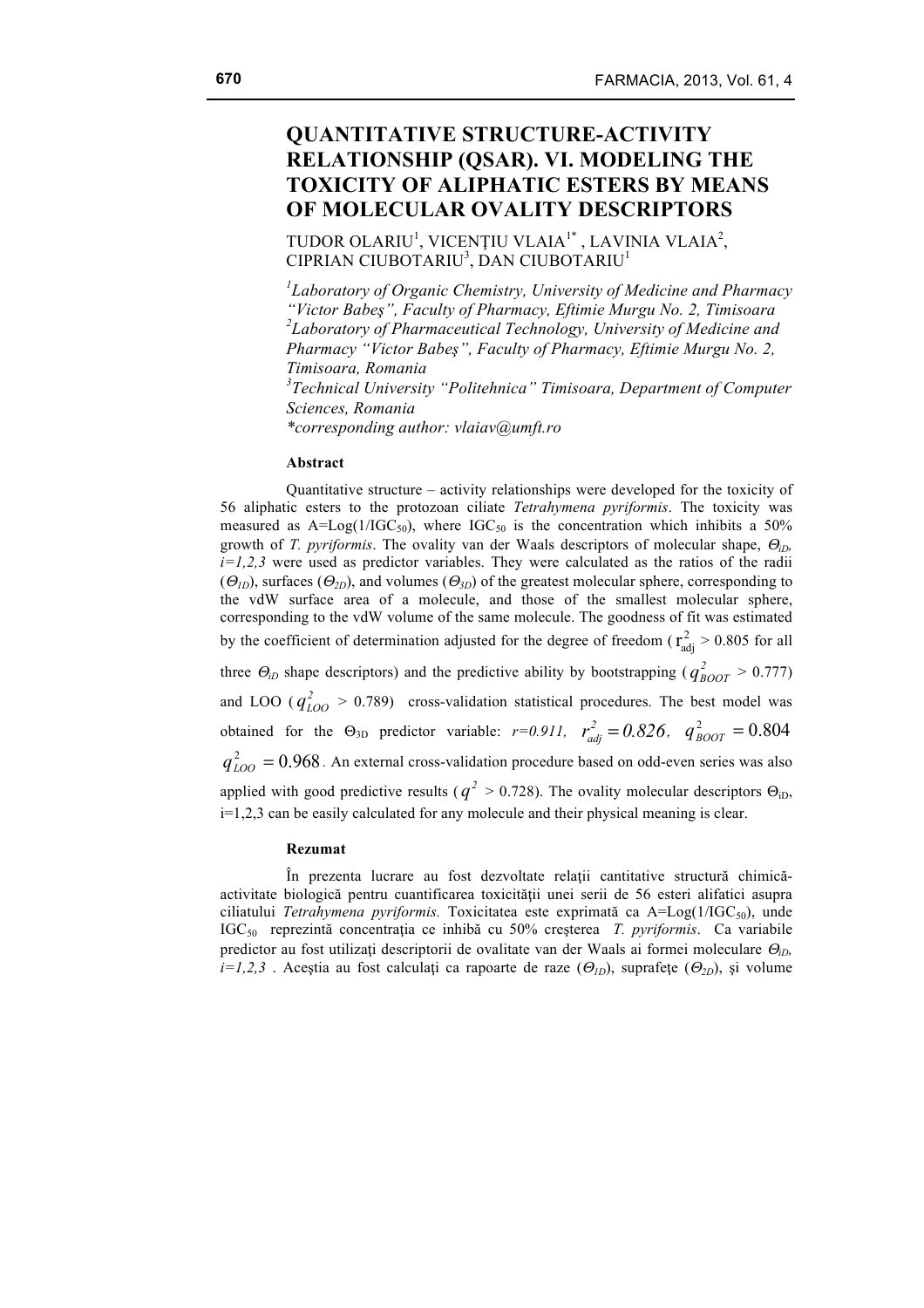( $\Theta_{3D}$ ) a celei mai mari sfere moleculare, corespunzătoare suprafetei moleculare vdW a unei molecule, şi cele ale celei mai mici sfere moleculare, corespunzătoare volumului vdW ale aceleiaşi molecule. Capacitatea de fitare a fost exprimată cu ajutorul coeficientului de determinare ajustat pentru gradele de libertate ( $r_{\text{adj}}^2 > 0.805$  pentru toți cei trei descriptori ai formei moleculare Θ*iD*), iar abilitatea predictivă prin procedee statistice de validare încrucișată: *bootstrapping* ( $q_{\text{BOOT}}^2 > 0.777$ ) și LOO ( $q_{\text{LOO}}^2 > 0.789$ ). Cel mai bun model a fost obținut pentru variabila predictor  $\Theta_{3D}$ : *r*=0.911,  $r_{adj}^2 = 0.826$ ,  $q_{BOOT}^2 = 0.804$  $q_{LOO}^2 = 0.968$ . A fost aplicat un procedeu de validare încrucișată externă bazat pe serii par-impar, cu rezultate predictive bune ( $q^2 > 0.728$ ). Descriptorii moleculari de ovalitate  $\Theta$ <sub>iD</sub>, i=1,2,3 pot fi calculați ușor pentru orice moleculă, iar semnificatia lor fizică este clară.

**Keywords**: aliphatic esters, ovality descriptors, *Tetrahymena pyriformis*, QSAR

#### **Introduction**

Quantitative structure – activity relationship (QSAR) searches information relating chemical structure to biological and other activities by developing a QSAR model. Using such an approach one could predict the activities of newly designed compounds before a decision is being made whether these compounds should be synthesized and tested [1].

QSAR studies are important tools in environmental and industrial risks assessment allowing the analysis of toxicology data. Since it was noticed that the properties of compounds depend on their structure, QSARs have been used in elucidating the specific mechanisms underlying the toxic effects. At present, predictive QSARs have been recognized by the regulatory authorities as an affordable and safe alternative for toxicological measurements [2].

For the assessment of the environmental impact of toxicants, the unicellular ciliated protozoan, *Tetrahymena pyriformis*, is attractive for its fast growth rates and inexpensive assays. The testing method has been carefully established giving the assurance of very high quality to the data produced. In addition to the environmental safety, toxicity data to this organism have proven useful in estimation of the toxic potencies of compounds to other aquatic organisms [3-7].

Several QSAR models predicting acute chemical toxicity for aquatic environments have been published [3,5,6]. They are based mainly on the logarithm of the octanol-water coefficient (logP, also referred to as  $log K_{ow}$ ) as this hydrophobicity term reproduces the ability of a substance to enter cells through the lipid membranes and indicates both toxicant uptake and baseline toxicity. Nevertheless, the experimental determination of logP can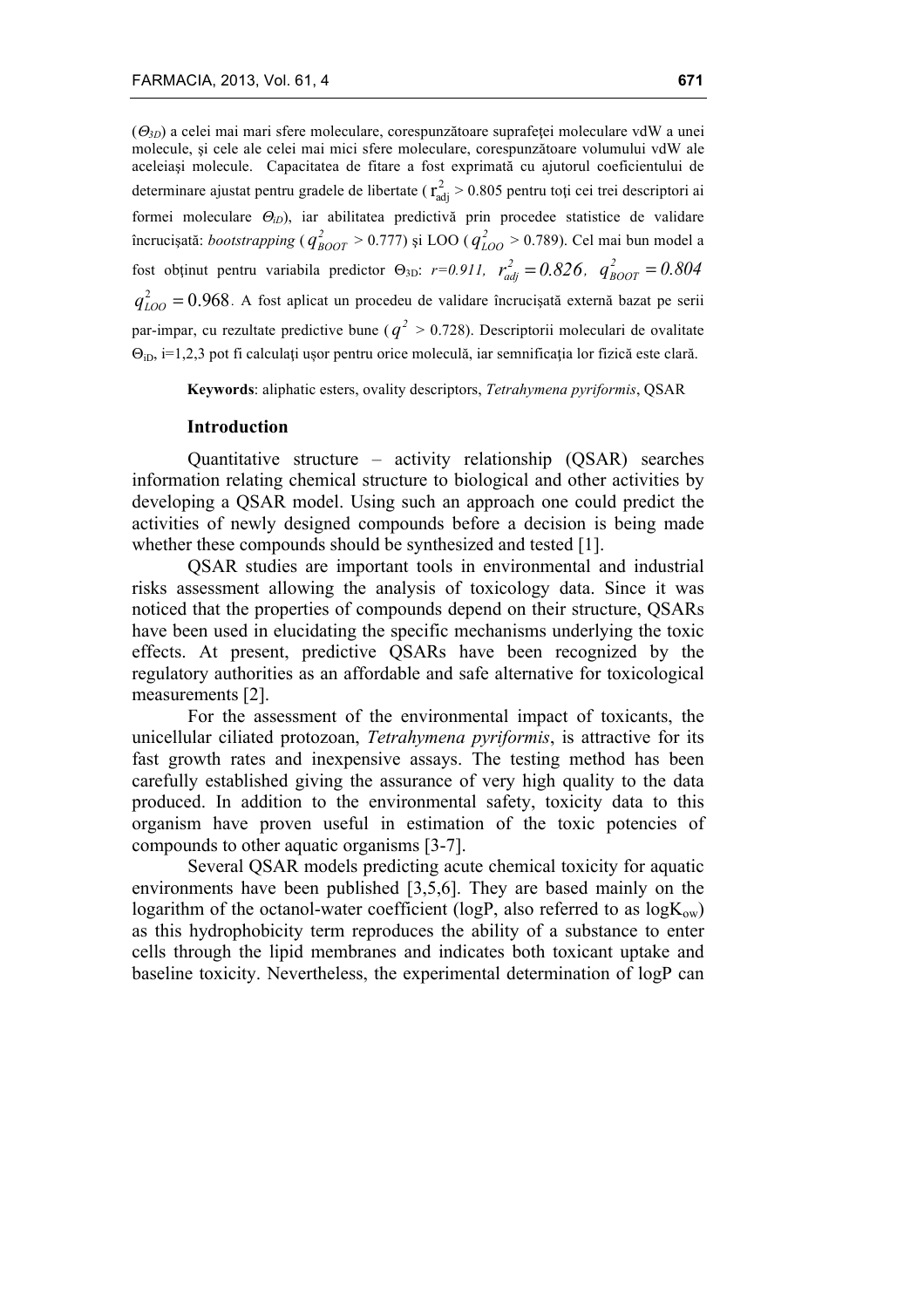be a complex matter, and experimental values can differ greatly even when referred to the same compound [8]. Thus, several approaches have been developed for the theoretical calculation of logP [9-11] but also in these calculations it is not uncommon to have differences of several orders of magnitude.

In recent years, we used with good results various van der Waals molecular descriptors (vdWMDs) in toxicological QSARs for predicting the toxicity of various organic chemical classes on fishes or microorganisms [12-14]. Our previous work showed that the shape of molecules, as quantified by ovality descriptors, plays an important role in predicting toxicity of alcohols [12,13]. These shape molecular descriptors were developed on the basis of molecular van der Waals space, quantified by the vdW molecular volume,  $V^{W}$ , and surface,  $S^{W}$  [15]. They describe the more or less spherical form of organic molecules, and are easy to calculate for various molecules, irrespective of their complexity.

In this paper we present a QSAR study of the toxicity of aliphatic esters based on the ovality shape molecular descriptors, Θ*iD*, i=1,2,3. This approach for the development of robust toxicological QSAR is based on the large space of theoretically calculated molecular descriptors. Esters serve a wide variety of purposes, including uses as solvents and starting or intermediate compounds in organic synthetic processes, and are therefore present throughout our environment. Their toxicity results from the interaction between the ester molecule and its biological target: the cellular membranes. Baseline toxicity of esters can be understood as a disruption of the functions of biological membranes, although the detailed mechanism remains unclear. They exhibit a narcosis mode of toxic action, producing a non-covalent and reversible alteration at the site of action – lipid and/or protein components within biological membranes [4,5]. Interactions with receptors are typically a non-covalent "lock-and-key-type" interface. Such exchanges need 3D conformational requirements for binding/activation, which are governed by stereo electronic molecular properties. Shape is expected to play an important role in the interaction of esters and their biological target membrane [16-18].

# **Materials and Methods**

Experimental data were taken from a series of 500 aliphatic chemicals that include different structural classes such as esters, saturated alcohols, ketones, nitriles, and sulfur-containing compounds [7]. The toxicity of the esters on the protozoan *Tetrahymena pyriformis* are expressed in terms of inhibitory growth concentration,  $IGC_{50}$  (measured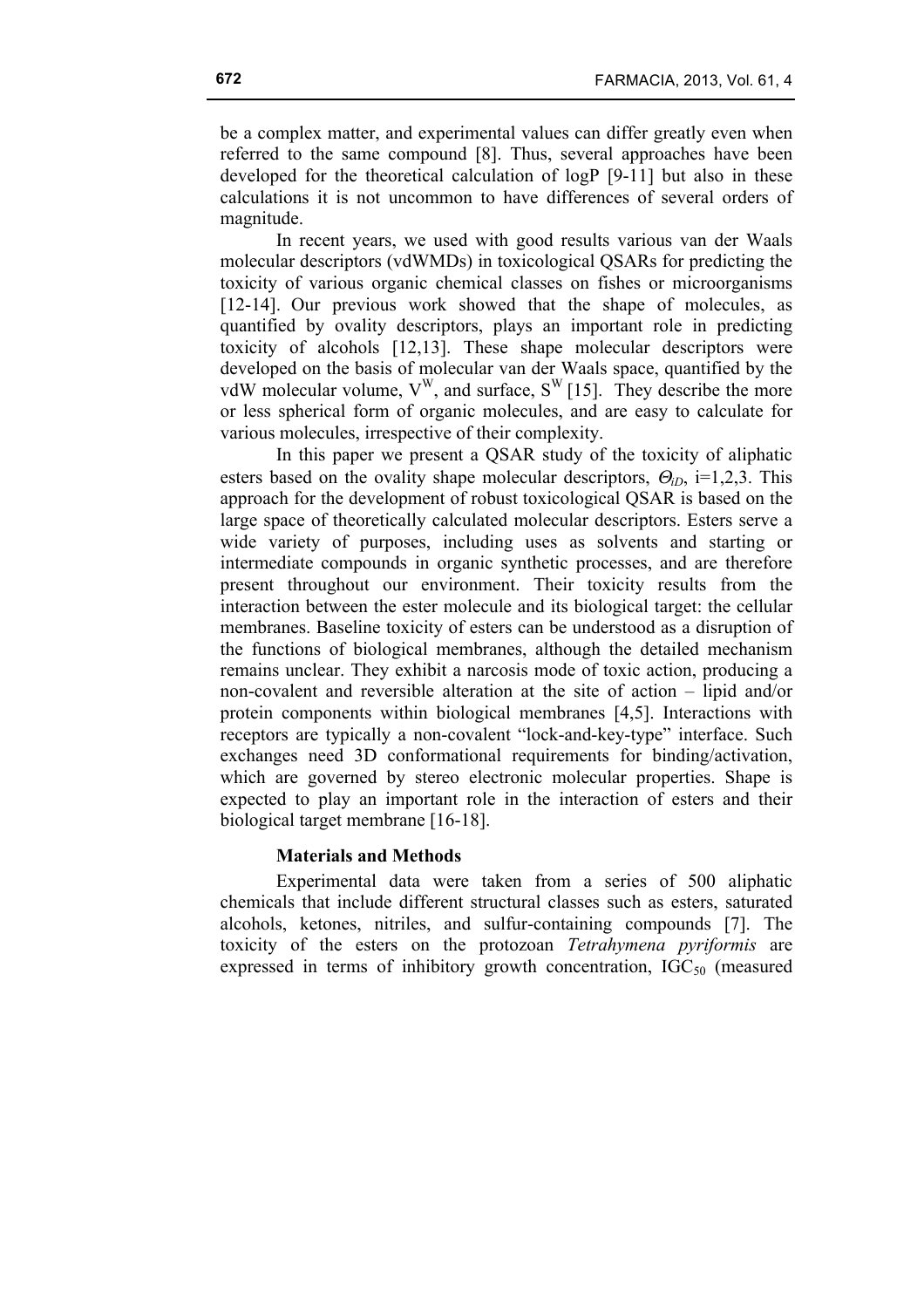millimolar). Protozoa are real eukaryotic cells and ubiquitous in the aquatic and terrestrial environment. Their normal behavior in nature may be related to the presence of pollutants and to air, soil and water quality. This fact has led toxicologists and ecotoxicologists to use protozoa as test systems for studies on xenobiotics and health risk assessment. Among protozoa*, Tetrahymena pyriformis* is the most commonly ciliated model used for laboratory research and QSAR studies. The *T. pyriformis* toxicity data for various chemicals are also available at the Tetratox database Web site [7].

We used as experimental biological (toxic) activity, denoted by A, the logarithm of the inverse of the concentration that produces 50% growth inhibition to *T. pyriformis*,  $A = Log(1/IGC_{50})$ . The values of A for a series of 56 esters used in this QSAR study are presented in Table I. All data points were ordered in the descending order of A values.

## **Van der Waals (VdW) ovality as shape molecular descriptor**

Shape is a very important molecular feature for describing ligand molecules interacting with a receptor, and, also, other various complex chemical and biological processes. Irrespective of the type of definition used, the essence of shape is very useful in describing a molecule or a part of molecule (substituent). Hence, the study of shape in molecular pharmacology has gained importance owing to its applicability in drug design *in silico* techniques widely employed to decrease the costs of drug discovery and development [13].

Isolated atoms show spherical symmetry, and it is obvious to consider a molecule (in the hard sphere approximation) as a collection of atomic spheres centered in the equilibrium positions of the atomic nuclei; each sphere has a radius equal with its vdW radius,  $r^W$ . Because the vdW radii of atomic spheres used for representation of molecular space are usually much too large for modeling molecules by simply placing the atomic hard vdW spheres side by side, commonly one generates various "fused sphere" models for molecules. Positions of atomic spheres may be described by their Cartesian coordinates according to the 3D stereochemical bond pattern of a particular molecule. An envelope, Γ, may be defined as the outer surface of the intersected atomic spheres of M. Γ represents the van der Waals surface of a molecule M, which embeds an associated molecular body with a well defined boundary. Van der Waals surfaces are models based on the above assumption and they are exceptionally useful tools for the approximate representations of molecules [19].

The points  $(x,y,z)$  inside the envelope  $\Gamma$  satisfy at least one of the following inequalities: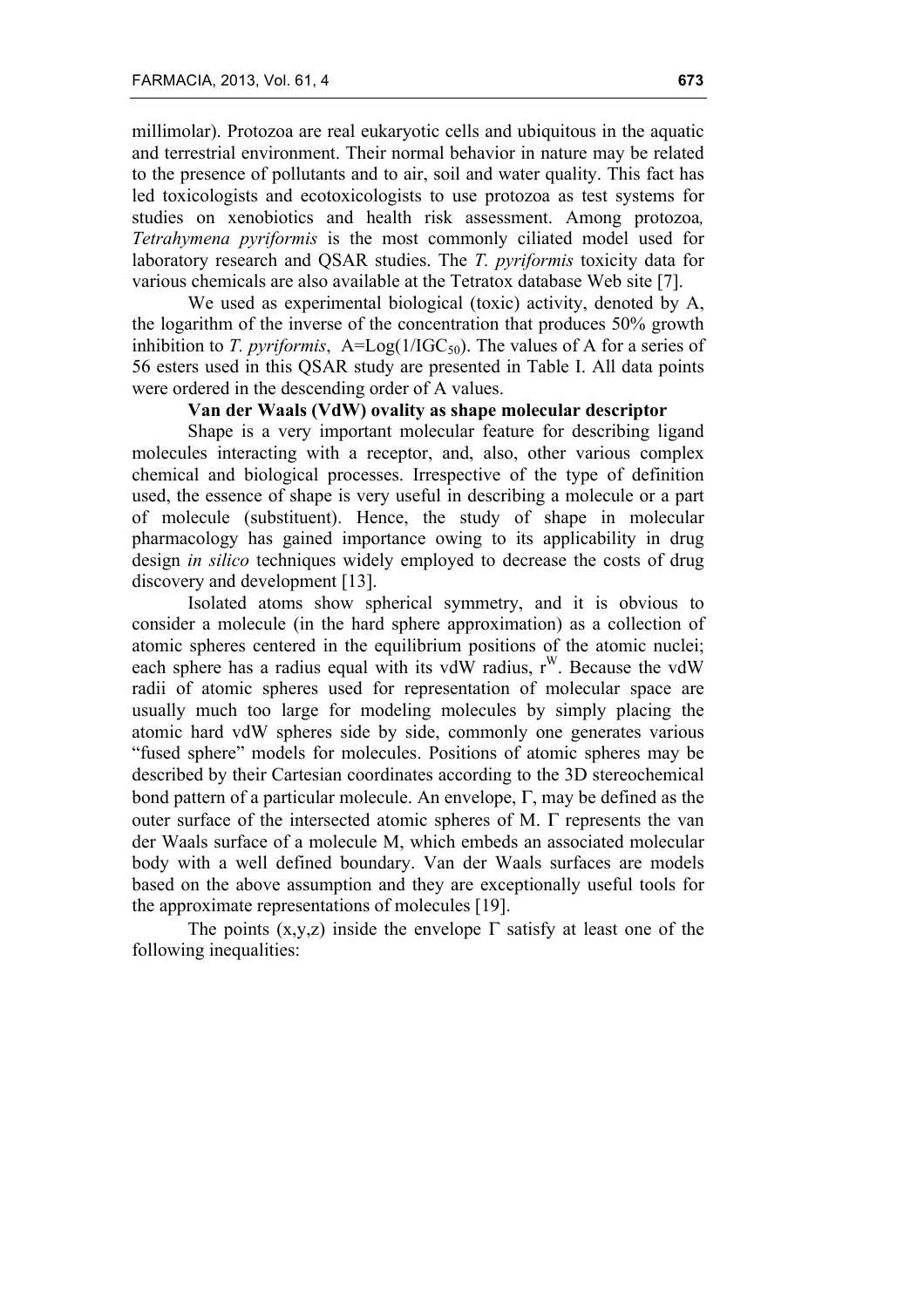$(X_i - x)^2 + (Y_i - y)^2 + (Z_i - z)^2 \le (r_i^{\omega})^2$ ,  $i = \overline{1, m}$  (1)

where *m* represents the number of atoms in a given M molecule, and  $X_i$ ,  $Y_i$ ,  $Z_i$  are the Cartesian coordinates of *i* atom. Obviously, this envelope is a surface.

Therefore, the total volume embedded by this envelope  $\Gamma$  is the molecular vdW volume of M, noted by  $V^w$ , and the area of this envelope was noted by  $S^w$ .  $V^W$  and  $S^W$  can be estimated by analytical integration, but the algorithms are prohibitively complicated. Therefore, we developed some methods for calculating  $V^W$  and  $S^W$  with the aid of Monte Carlo integration methods [19,20].

Molecules are dynamic objects undergoing continuous internal motion. Some finite range of possible deformations with respect to the formal equilibrium shape of the molecule is an inseparable aspect of any realistic molecular model. Consequently, it is important to use techniques for molecular shape characterization which can account for the deformability and the dynamic features of molecular shapes. One must be able to distinguish the essential shape deformations from those having little chemical significance [21].

Therefore, we consider that a molecule, M, can be compressed in a range comprised between its maximum and minimum surface area. Consequently, the deformability of a molecule M may be described by two spheres, corresponding, respectively, to the molecular vdW volume  $V^W$  – the smallest molecular sphere,  $S_s$ , and to molecular vdW surface,  $S^W$  – the greatest molecular sphere,  $S_G$  [12-14]. The vdW radius,  $r_s^{\nu}$ , and the vdW volume,  $V_s^{\text{w}}$ , of the greatest molecular  $S_G$  sphere are calculated using the following relations,

$$
r_S^{\rm w} = [S^{\rm w}/4\pi]^{1/2} \tag{2}
$$

$$
V_S^w = 4\pi (r_S^w)^3 / 3 \tag{3}
$$

The vdW radius,  $r_v^{\nu}$ , and the vdW surface area  $S_v^{\nu}$  of the molecular *S<sub>S</sub>* sphere are calculated as follows:

$$
r_V^{\rm w} = \left[3V^{\rm w}/4\pi\right]^{1/3} \tag{4}
$$

$$
S_V^w = 4\pi (r_V^w)^2 \tag{5}
$$

Thus, the molecular  $S_G$  and  $S_S$  spheres were described by the following two triplets:

$$
\{S_G\} : (r_s^w, S^w, V_s^w) \tag{6}
$$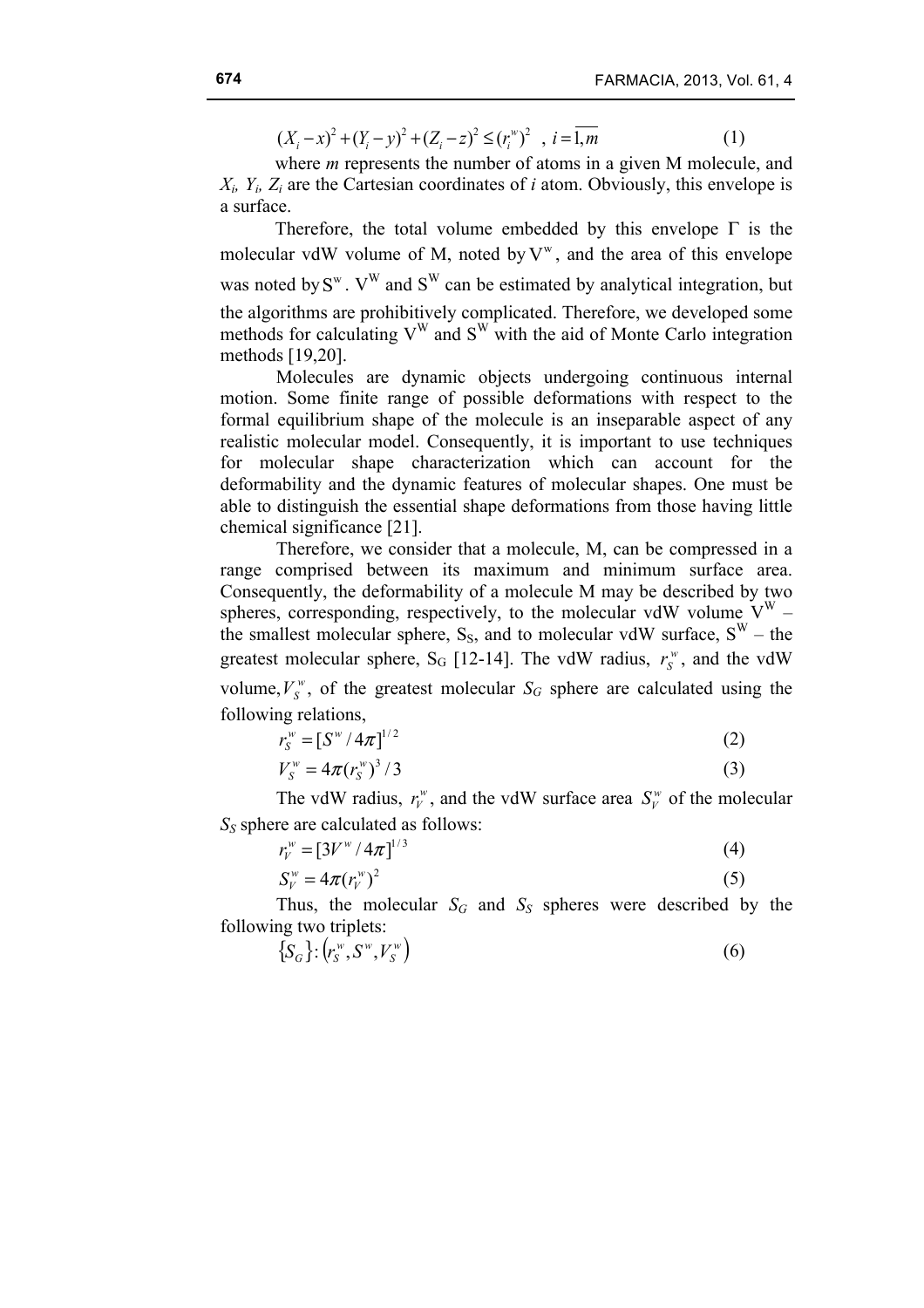$$
\{S_S\} : (r_V^w, S_V^w, V^w) \tag{7}
$$

On the basis of the spheres defined by relations (6) and 7 we introduced three molecular vdW ovality descriptors, denoted by  $\Theta_{iD}$ , i=1,2,3, where D refers to the dimensionality of the vdW molecular space. Thus, taking into account the characteristics of the greatest and the smallest molecular sphere,  $S_G$  (relation 6), and  $S_S$  (relation 7), respectively, the ovality descriptors have been defined as follows [12],

$$
\Theta_{1D} = \frac{r_S^w}{r_V^w} \tag{8}
$$

$$
\Theta_{2D} = \frac{S^W}{S_V^W} \tag{9}
$$

$$
\Theta_{3D} = \frac{V_s^W}{V^W} \tag{10}
$$

One may observe that the all three descriptors Θ*1D*, Θ*2D*, and Θ*3D* are dimensionless, but they refer, respectively, to one-dimensional (1D), bidimensional (2D), and tridimensional (3D) vdW molecular space. The values of  $\Theta_{\text{iD}}$ , i=1,2,3 descriptors systematized in Table I were computed with the aid of the IRS software package [22].

**Table I**

| No.            | <b>Esters</b>          | A         | $\Theta_{1D}$ | $\Theta_{2D}$ | $\Theta_{3D}$ |
|----------------|------------------------|-----------|---------------|---------------|---------------|
| 1              | decyl acetate          | 1.8794    | 1.3000        | 1.6910        | 2.1993        |
| $\overline{c}$ | methyl undecanoate     | 1.4248    | 1.2985        | 1.6874        | 2.1821        |
| 3              | methyl decanoate       | 1.3778    | 1.2823        | 1.6458        | 2.1084        |
| $\overline{4}$ | octyl acetate          | 1.0570    | 1.2695        | 1.6133        | 2.0507        |
| 5              | vinyl 2-ethylhexanoate | 1.0462    | 1.2516        | 1.5668        | 1.9584        |
| 6              | methyl nonanoate       | 1.0419    | 1.2675        | 1.6074        | 2.0346        |
| $\overline{7}$ | allyl heptanoate       | 0.7282    | 1.2602        | 1.5889        | 2.0055        |
| 8              | methyl octanoate       | 0.5358    | 1.2502        | 1.5632        | 1.9490        |
| 9              | butyl butyrate         | 0.5157    | 1.2331        | 1.5214        | 1.8801        |
| 10             | allyl hexanoate        | 0.2128    | 1.2413        | 1.5419        | 1.9126        |
| 11             | butyl propionate       | 0.1704    | 1.2152        | 1.4774        | 1.7874        |
| 12             | amyl acetate           | 0.1625    | 1.2167        | 1.4805        | 1.7968        |
| 13             | methyl heptanoate      | 0.1039    | 1.2312        | 1.5172        | 1.8663        |
| 14             | ethyl hexanoate        | 0.0637    | 1.2310        | 1.5163        | 1.8705        |
| 15             | propyl valerate        | 0.0094    | 1.2284        | 1.5094        | 1.8513        |
| 16             | hexyl acetate          | $-0.0087$ | 1.2354        | 1.5271        | 1.8813        |
| 17             | amyl propionate        | $-0.0431$ | 1.2318        | 1.5182        | 1.8652        |
| 18             | 2-ethylbutyl acetate   | $-0.1202$ | 1.2160        | 1.4793        | 1.8006        |
| 19             | ethyl valerate         | $-0.3580$ | 1.2144        | 1.4762        | 1.7902        |

Toxic activity and ovality molecular descriptors for the esters from study data set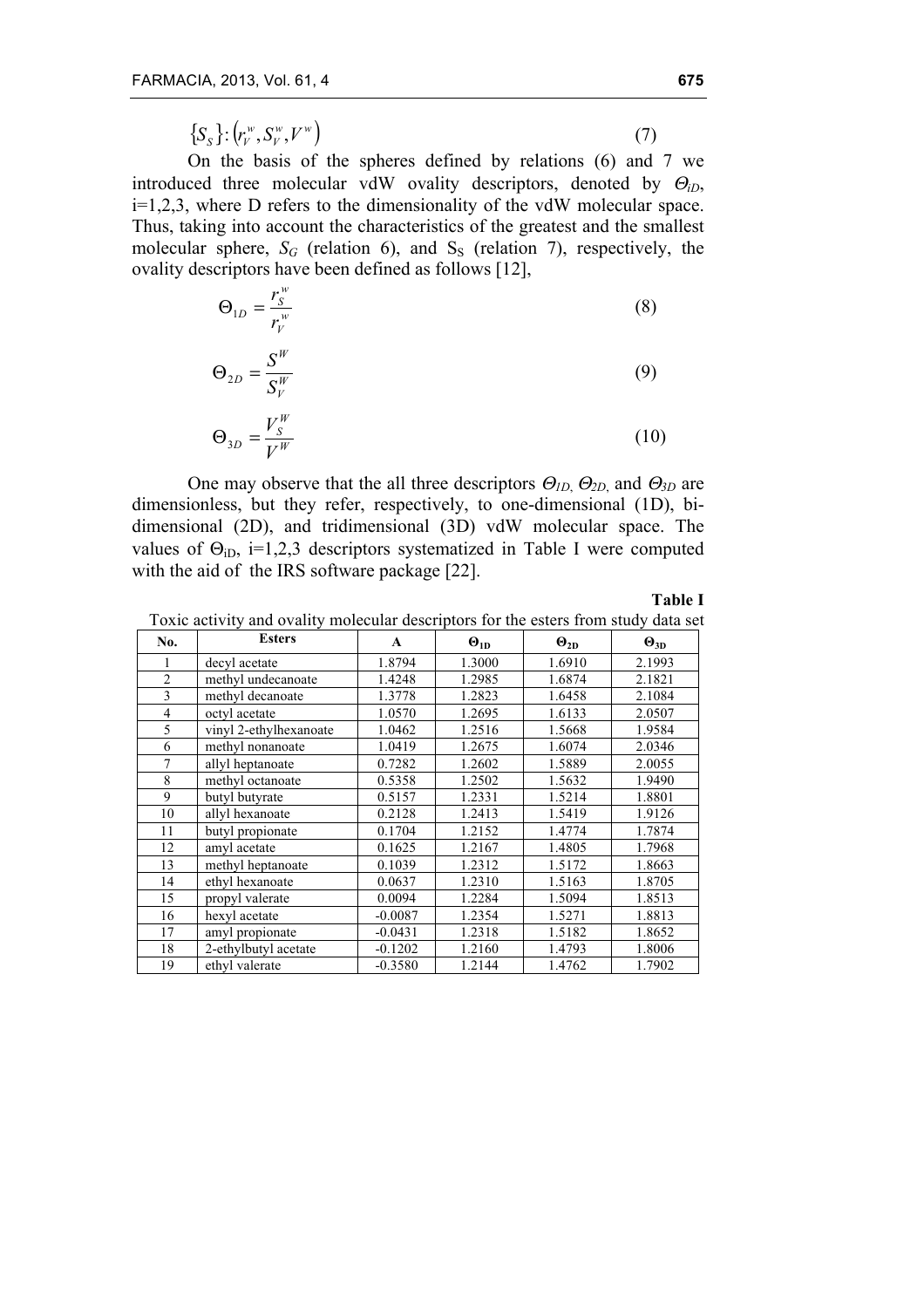| No.             | <b>Esters</b>           | $\mathbf{A}$ | $\Theta_{1D}$ | $\Theta_{2D}$ | $\Theta_{3D}$ |
|-----------------|-------------------------|--------------|---------------|---------------|---------------|
| 20              | n-hexyl formate         | $-0.3824$    | 1.2183        | 1.4856        | 1.8067        |
| 21              | vinyl butyrate          | $-0.3825$    | 1.1792        | 1.3908        | 1.6432        |
| $\overline{22}$ | tert butyl propionate   | $-0.4095$    | 1.1960        | 1.4315        | 1.7029        |
| 23              | propyl butyrate         | $-0.4138$    | 1.2114        | 1.4694        | 1.7819        |
| $\overline{24}$ | butyl acetate           | $-0.4864$    | 1.1945        | 1.4276        | 1.6970        |
| $\overline{25}$ | isopropenyl acetate     | $-0.4892$    | 1.1495        | 1.3202        | 1.5133        |
| 26              | ethyl butyrate          | $-0.4903$    | 1.1926        | 1.4230        | 1.6982        |
| $\overline{27}$ | methyl hexanoate        | $-0.5611$    | 1.2143        | 1.4750        | 1.7835        |
| 28              | isobutyl isobutyrate    | $-0.5908$    | 1.2258        | 1.5030        | 1.8416        |
| $\overline{29}$ | allyl butyrate          | $-0.6355$    | 1.2029        | 1.4482        | 1.7441        |
| 30              | vinyl propionate        | $-0.6530$    | 1.1547        | 1.3345        | 1.5389        |
| 31              | propargyl propionate    | $-0.6554$    | 1.1708        | 1.3708        | 1.6045        |
| 32              | sec-butyl acetate       | $-0.6794$    | 1.1838        | 1.4025        | 1.6619        |
| 33              | isobutyl propionate     | $-0.6935$    | 1.2115        | 1.4683        | 1.7752        |
| 34              | ethyl isovalerate       | $-0.7231$    | 1.2085        | 1.4615        | 1.7608        |
| 35              | n-amyl formate          | $-0.7826$    | 1.1967        | 1.4335        | 1.7118        |
| 36              | propyl propionate       | $-0.8148$    | 1.1939        | 1.4262        | 1.6973        |
| 37              | methyl valerate         | $-0.8448$    | 1.1751        | 1.3807        | 1.6240        |
| $\overline{38}$ | vinyl acetate           | $-0.8595$    | 1.1297        | 1.2770        | 1.4412        |
| 39              | allyl propionate        | $-0.8791$    | 1.1795        | 1.3927        | 1.6327        |
| $\overline{40}$ | 2-butynyl-acetate       | $-0.8834$    | 1.1727        | 1.3774        | 1.6131        |
| 41              | ethyl-2-methylbutyrate  | $-0.8893$    | 1.2068        | 1.4577        | 1.7505        |
| 42              | butyl formate           | $-0.9336$    | 1.1737        | 1.3779        | 1.6164        |
| 43              | ethyl propionate        | $-0.9450$    | 1.1697        | 1.3698        | 1.6021        |
| 44              | propyl formate          | $-1.0221$    | 1.1488        | 1.3207        | 1.5110        |
| 45              | methyl-2-methylbutyrate | $-1.1650$    | 1.1836        | 1.4021        | 1.6663        |
| 46              | propargyl acetate       | $-1.1664$    | 1.1466        | 1.3149        | 1.5086        |
| 47              | propyl acetate          | $-1.2382$    | 1.1703        | 1.3713        | 1.6075        |
| 48              | methyl butyrate         | $-1.2463$    | 1.1670        | 1.3612        | 1.5890        |
| 49              | ethyl isobutirate       | $-1.2709$    | 1.1912        | 1.4195        | 1.6931        |
| 50              | ethyl acetate           | $-1.2968$    | 1.1464        | 1.3159        | 1.5028        |
| 51              | isobutyl formate        | $-1.3081$    | 1.1695        | 1.3679        | 1.5965        |
| $\overline{52}$ | tert butyl formate      | $-1.3719$    | 1.1561        | 1.3367        | 1.5448        |
| $\overline{53}$ | methyl formate          | $-1.4982$    | 1.0898        | 1.1872        | 1.2938        |
| 54              | isopropil acetate       | $-1.5900$    | 1.1649        | 1.3573        | 1.5791        |
| $\overline{55}$ | methyl acetate          | $-1.5954$    | 1.1176        | 1.2499        | 1.3964        |
| 56              | methyl propionate       | $-1.6092$    | 1.1443        | 1.3112        | 1.4983        |

## **Molecular modeling**

Three-dimensional conversions of constitutional formulas and preoptimization were performed using the molecular mechanics MM+ algorithm implemented in the HyperChem Package (*hyper.com*).

Final geometry optimization of the ester molecules was carried out by using the semi-empirical quantum-mechanical AM1 parametrization, and the optimized geometries were loaded into our in home developed IRS software (http://irs.cheepe.homedns.org/). In this way, the ovality descriptors from Table I were calculated.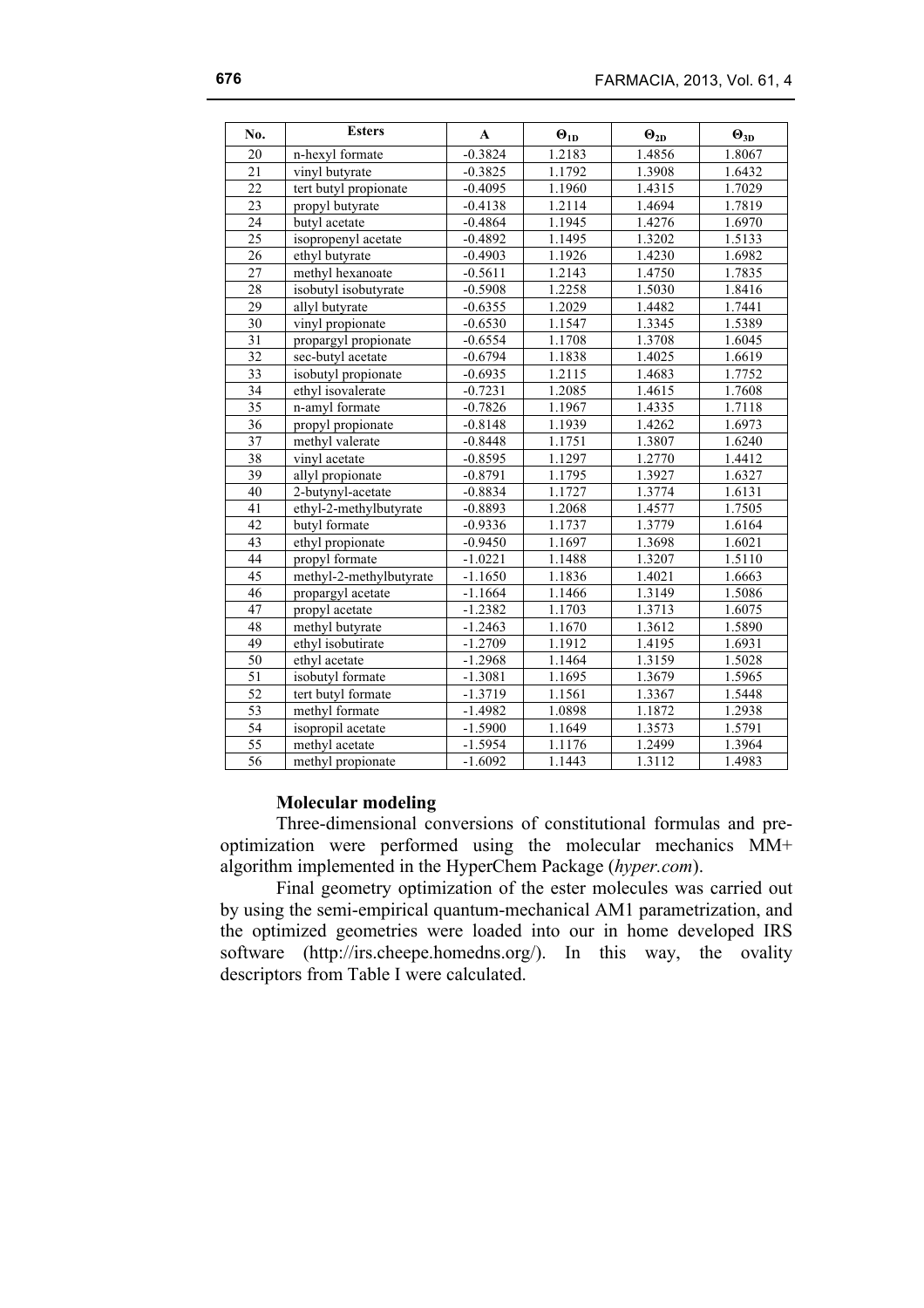# **QSAR analysis**

Toxicological QSARs (QSTRs) were developed using the regression procedure of MobyDigs software  $[24]$ . A=Log( $1/IGC_{50}$ ) values reported millimolar were used as the independent variable (see Table I). Molecular descriptors quantifying the shape of ester molecules, i.e. the  $\Theta_{iD}$ , i=1,2,3 values from Table I, were used as predictor variables. Resulting models were measured for goodness of fit by the correlation coefficient (r) and the coefficient of determination adjusted for the degree of freedom  $(\mathbf{r}_{\text{adj}}^2)$ . The uncertainty in the model was quantified by standard error (*s*), and the reliability by the *F* (Fisher) and *t* (Student) statistics. The t-test was used to determine the 95% confidence limits of the QSAR models. The predictive ability of QSARs was noted as the cross-validation coefficient  $q^2$ determined by the leave-n-out method (LOO if n=1). The quantity  $q^2$  is also known as coefficient of prediction. Outliers were identified with reference to their residual values being outside the 95% confidence interval of the linear QSAR model.

Finally a chance correlation was checked by scrambling the toxicological response values (Y-scrambling) [24] and trying to build a model using the scrambled data. This procedure is then repeated several times and the  $r^2$  and  $q^2$  values are checked against that for the real QSAR. One expect low  $r_{y-s}^2$  and low  $q_{y-s}^2$  values: if only one of the r<sup>2</sup> (or q<sup>2</sup>) values from the scrambled data is as high as that from real QSAR, then there is a risk that the real QSAR is a chance correlation [23].

The statistical calculations used for the development of QSAR models were made with MobyDigs computer program [24].

#### **Results And Discussion**

In previous paper [14] we reported QSAR studies on these esters using other structural parameters, such as the vdW compressibility. It is important to use in such studies as predictor variables the structural characteristics of a molecule, which are easy to calculate for molecules with many atoms and various configurations and conformations and, also, to interpret in the terms of molecular features and physical meanings. In this way, one may obtain supplementary information about the interaction between toxicant molecule and its biologic target. To detect the best molecular descriptors, we developed reliable QSAR models for a series of congeners – alcohols, amines, esters, etc.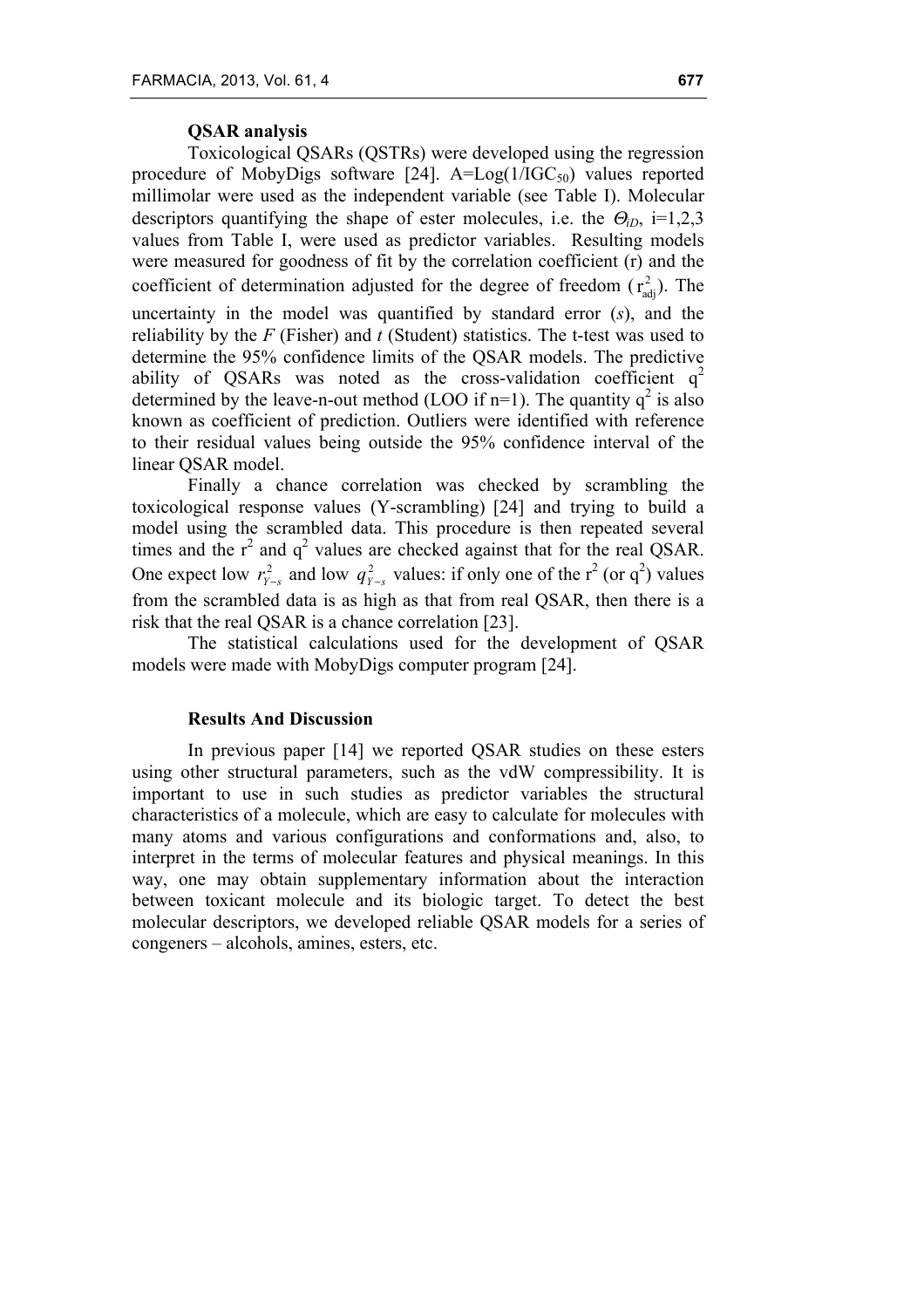The aliphatic esters in Table I, sorted in the descending order of their toxicity values,  $A = Log(IGC_{50})^{-1}$ , agree with Tetratox database [7]. The biological activity A represents the logarithm of the inverse of concentration, measured millimolar, which produces 50% growth inhibition to *T. Pyriformis*.

The ovality molecular descriptors  $\Theta_{i}$ , i=1,2,3 have been used in this QSAR study as predictor (dependent) variables. They are theoretically derived structural molecular parameters related to the van der Waals space of ester molecules. Because the reference elements of the two spheres,  $\{S_S\}$ and  $\{S_G\}$  with respect to units proportional to the size of a molecule M ( $\AA$ ,  $\hat{A}^2$ ,  $\hat{A}^3$ ), the shape characterization by the three ovality descriptors (relations 8, 9, and 10) is size-invariant, that is, a "pure" shape characterization is obtained [21]. In fact, these descriptors are dimensionless measures of the molecular shape. They measure the intrinsic degree of elongation of a molecule without any reference to another molecule. For molecules whose shape is closest to the shape of a sphere, the index values tend to 1 (unity value). The shape of a molecule is more oblong, the index values are greater than 1. The values of  $\Theta_{iD}$ , i=1,2,3 – see relations (8), (9), and (10), respectively, were calculated with IRS software package [22] for optimal geometries of ester molecules. These geometries were obtained as was described above – see section of molecular modeling. To reduce the internal strains, the ester molecules have generally adopted an ANTI conformation corresponding to the most elongated shape. Θvalues for the aliphatic esters were systematized in Table I.

The linear QSAR models obtained by correlating toxicity (*A*) *versus* ovality descriptors  $\Theta_{iD}$ , i=1,2,3, are the following:

$$
\hat{A} = -20.622(\pm 2.676) + 16.838(\pm 2.229) \cdot \Theta_{1D}
$$
  
n = 56, s = 0.364; r = 0.899;  $r_{adj}^2 = 0.805$ ; F = 228.1 (11)

$$
\hat{A} = -10.562(\pm 1.302) + 7.032(\pm 0.901) \cdot \Theta_{2D}
$$
  
n = 56, s = 0.354; r = 0.905;  $r_{adj}^2 = 0.815$ ; F = 243.8 (12)

$$
\hat{A} = -7.214(\pm 0.843) + 3.920(\pm 0.484) \cdot \Theta_{3D}
$$
  
n = 56, s = 0.343; r = 0.911;  $r_{adj}^2 = 0.826$ ; F = 262.7 (13)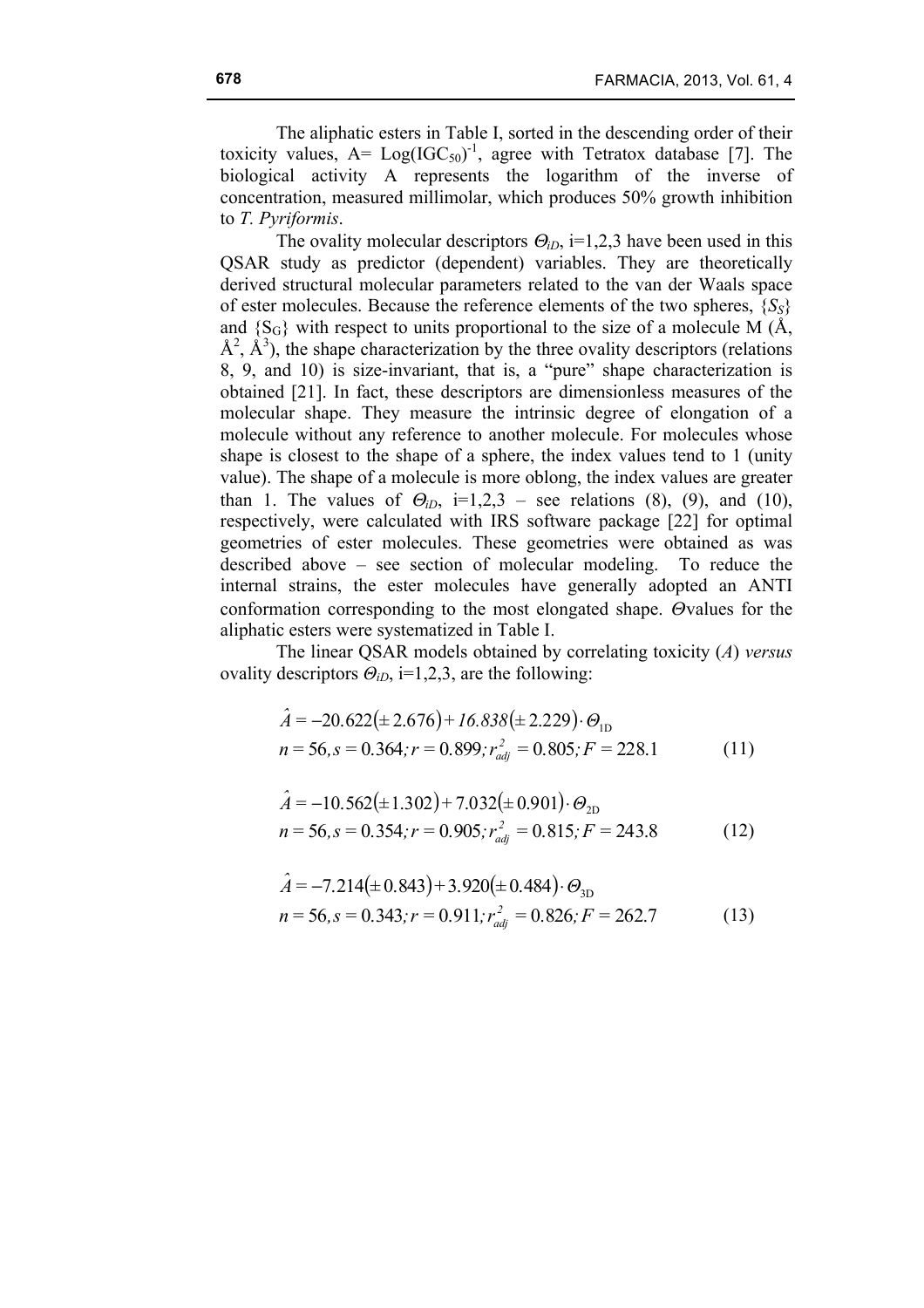In relations (11) – (13)  $\hat{A}$  is the calculated value of experimental inhibitory activity  $A = LogIGC_{50}^{-1}$ , *n* represents the number of data set, *s* stands for the standard error, *r* is the correlation coefficient and  $r_{\text{adj}}^2$ represents the coefficient of determination adjusted for the degree of freedom. The statistical tests F and t are used at the 95% reliability degree.

The goodness of fit of the QSARs  $(11)$ – $(13)$  is satisfactory, as one can see from the values of r,  $r_{adj}^2$ , s, and F statistics. The reliability in the all QSAR models is very close – see the values of the Fisher test, F, and the confidence limits.

All ovality descriptors work well, but the best QSAR model (13) corresponds to Θ*3D* ovality shape molecular descriptor, quantifying the form more or less spherical of ester molecules in the tri-dimensional space (3D). The equation (13) roughly explains 83% of the variance of experimental values. The shape of the ester molecule as quantified by these ovality descriptors interferes in the biological interaction and explains an important part of measured toxicity values.

In order to discriminate the statistical fit from the ability of a model to make predictions, we used the leave-one-out (LOO) and the *leave-n-out* (LnO) cross-validation method to estimate the predictive ability of the obtained QSAR model, via the cross-validation coefficient (also called coefficient of predictions),  $q^2$ . In the LOO procedure one compound is removed from the training set, the QSAR is reconstructed using the remaining compounds, and the toxicological activity of the deleted compound is then predicted with the new QSAR model. The deleted compound is then reintroduced in the initial set and the procedure is repeated until each compound in turn has been left out. A value of  $q^2$  > 0.5 is acceptable [23-25]. The results obtained by cross-validation procedure applied to this series of esters exhibiting toxic activity against *T. Pyriformis* are presented in Table II.

#### **Table II**

Values of the statistics used to assess the predictive power of the QSAR models A vs. ovality descriptors  $(\Theta_{iD}, i=1,2,3)$ .<sup>#</sup>

| <b>OSARs</b> | CDs                  | 9 LOO | $q_{\text{BOOT}}$ | <b>SDEP</b> | <b>SDEC</b> | $Y-S$    | $q_{Y-s}$ |
|--------------|----------------------|-------|-------------------|-------------|-------------|----------|-----------|
| (11)         | $\Theta_\mathrm{1D}$ | 0.789 | 0.777             | 0.375       | 0.357       | $-0.021$ | $-0.100$  |
| $12^{\circ}$ | $\Theta_\mathrm{2D}$ | 0.801 | 0.790             | 0.364       | 0.348       | $-0.026$ | $-0.106$  |
| (13)         | $\Theta_{\rm 3D}$    | 0.814 | 0.804             | 0.352       | 0.337       | $-0.027$ | $-0.106$  |

#  $q_{LOO}^2$  - coefficient of prediction obtained by LOO-CV method;  $q_{BOOT}^2$  - coefficient of prediction obtained by Bootstrapping-CV procedure; the subscript "Y-s" refers to the Y-scrambling technique; for the significance of SDEP and SDEC.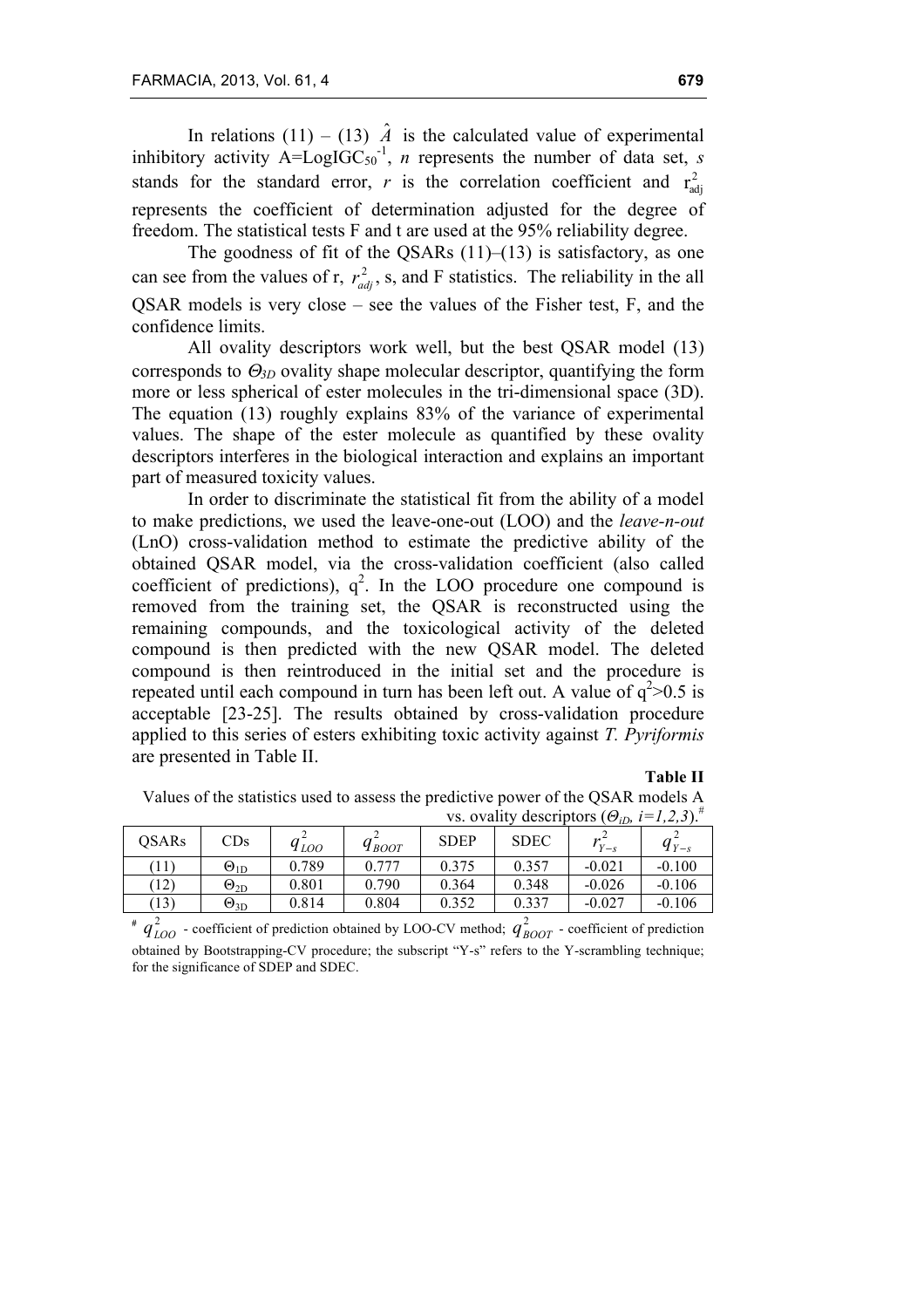The predictive power of these models is good, the values of crossvalidation coefficients being greater than 0.770 (if we take into account the commonly accepted values for a satisfactory QSTR model:  $q^2 > 0.500$ ). Consequently, the OSARs  $(11) - (13)$  are sufficiently robust and stable. Bootstrapping simulates what would be happen if the population was resampled by randomly resampling the data set from Table I. The risk of chance correlation was verified by Y-scrambling procedure, in which the dependent variable A (toxic activities of alcohols on *Tetrahymena*   $pyriformis$ ,  $logIGC<sub>50</sub><sup>-1</sup>$ ) was randomly shuffled and a new QSTR model was developed using the  $\Theta_{iD}$ , i=1,2,3 independent variables. The process was repeated 300 times and the resulting QSTR models have the expected low  $r_{y-s}^2$  and low  $q_{y-s}^2$  values, which are presented in Table II. SDEC is the square root of the residual sum of squares divided by the number of compounds in the training set (standard deviation error in calculation); SDEP (standard deviation error in prediction) is similar to SDEC, but the residuals are calculated by using the predicted value of the dependent variable when an ester is left out from the training set and put into the test set.

We also applied a L*50%*O procedure, which may be considered as a global external method for validation, because the chemical structures not used in the training set were selected for inclusion in the validation set, and reciprocally. All data points were ordered in the descending order of Atoxicity values, and the series in Table I was separated into two subsets (conditionally denoted as odd and even series) by selection of every second point from the original dataset in order to obtain a similar distribution of the investigated property values for the whole set. The standard QSAR modeling procedure (see the section "QSAR Analysis") was applied to those two datasets. The results presented below are only for external validation of the model (13) obtained with  $\Theta_{3D}$  as predictor variable when applied the above described leave-odd – even-out (LoeO) cross-validation technique [26-27].

The QSAR model (14) was obtained when we used the odd ranking subset as a training set.

$$
\hat{A} = -7.324(\pm 1.395) + 3.986(\pm 0.797) \cdot \Theta_{3D}
$$
  
\n
$$
n = 28, s = 0.392, r = 0.896, r_{adj}^{2} = 0.795; F = 105.8
$$
 (14)

If the even ranking subset was used for training, the QSAR model was as follows,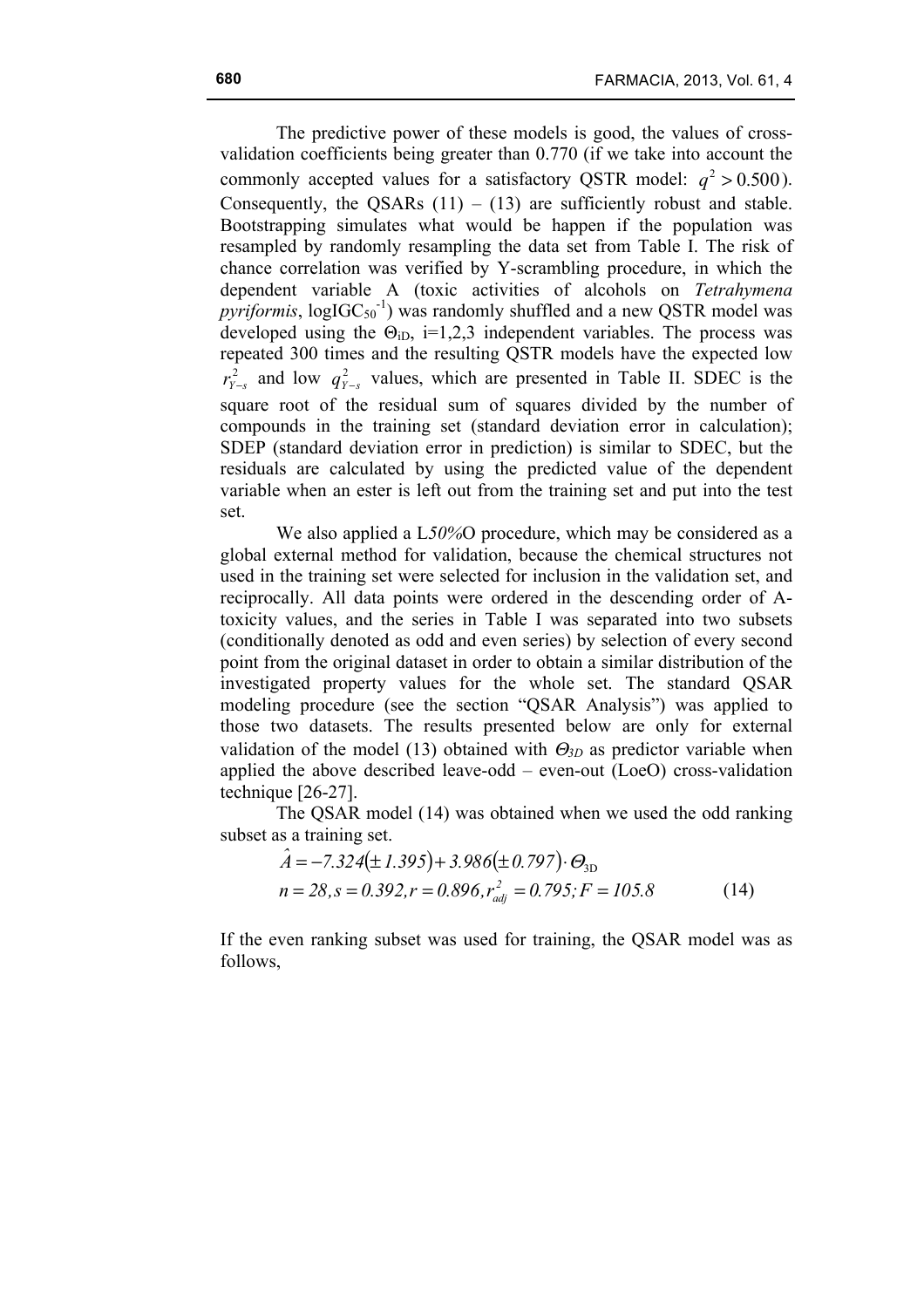$$
\hat{A} = -7.098(\pm 1.080) + 3.850(\pm 0.623) \cdot \Theta_{3D}
$$
  
\n
$$
n = 28, s = 0.301, r = 0.928, r_{adj}^2 = 0.856; F = 161.7
$$
\n(15)

The QSAR equations (14) developed from data of odd ranking subset and (15) for even ranking subset were used to predict the toxicity of the esters in test sets, namely the even ranking subset, and the odd ranking subset, respectively. The values of predict toxicity values, Apr, together with their deviations from experimental values, A, are given in Table III.

**Table III**

The values of predicted toxicity values,  $A_c$  and  $A_{pr}$ , together with their deviations from experimental values for the 56 esters presented in Table I

| No.                     | $A_c^{\#}$ | $\Delta = A - A_c$ | $A_{pr}^*$ | $\Delta = A - A_{pr}$ |
|-------------------------|------------|--------------------|------------|-----------------------|
| 1                       | 1.4073     | 0.4721             | 1.3692     | 0.5102                |
| $\overline{2}$          | 1.3398     | 0.0850             | 1.3740     | 0.0508                |
| $\overline{\mathbf{3}}$ | 1.0509     | 0.3269             | 1.0192     | 0.3586                |
| $\overline{4}$          | 0.8247     | 0.2323             | 0.8502     | 0.2068                |
| $\overline{5}$          | 0.4629     | 0.5833             | 0.4417     | 0.6045                |
| 6                       | 0.7616     | 0.2803             | 0.7861     | 0.2558                |
| 7                       | 0.6476     | 0.0806             | 0.6231     | 0.1051                |
| 8                       | 0.4261     | 0.1097             | 0.4449     | 0.0909                |
| 9                       | 0.1560     | 0.3597             | 0.1403     | 0.3754                |
| 10                      | 0.2834     | $-0.0706$          | 0.2998     | $-0.0870$             |
| 11                      | $-0.2074$  | 0.3778             | $-0.2166$  | 0.3870                |
| 12                      | $-0.1705$  | 0.3330             | $-0.1617$  | 0.3242                |
| 13                      | 0.1019     | 0.0020             | 0.0871     | 0.0168                |
| 14                      | 0.1184     | $-0.0547$          | 0.1320     | $-0.0683$             |
| 15                      | 0.0431     | $-0.0337$          | 0.0294     | $-0.0200$             |
| 16                      | 0.1607     | $-0.1694$          | 0.1751     | $-0.1838$             |
| 17                      | 0.0976     | $-0.1407$          | 0.0829     | $-0.1260$             |
| 18                      | $-0.1556$  | 0.0354             | $-0.1466$  | 0.0264                |
| 19                      | $-0.1964$  | $-0.1616$          | $-0.2059$  | $-0.1521$             |
| 20                      | $-0.1317$  | $-0.2507$          | $-0.1223$  | $-0.2601$             |
| 21                      | $-0.7727$  | 0.3902             | $-0.7718$  | 0.3893                |
| 22                      | $-0.5386$  | 0.1291             | $-0.5360$  | 0.1265                |
| 23                      | $-0.2290$  | $-0.1848$          | $-0.2378$  | $-0.1760$             |
| 24                      | $-0.5618$  | 0.0754             | $-0.5595$  | 0.0731                |
| 25                      | $-1.2819$  | 0.7927             | $-1.2719$  | 0.7827                |
| 26                      | $-0.5571$  | 0.0668             | $-0.5547$  | 0.0644                |
| 27                      | $-0.2227$  | $-0.3384$          | $-0.2317$  | $-0.3294$             |
| 28                      | 0.0051     | $-0.5959$          | 0.0168     | $-0.6076$             |
| 29                      | $-0.3771$  | $-0.2584$          | $-0.3833$  | $-0.2522$             |
| 30                      | $-1.1815$  | 0.5285             | $-1.1897$  | 0.5367                |
| 31                      | $-0.9244$  | 0.2690             | $-0.9208$  | 0.2654                |
| 32                      | $-0.6994$  | 0.0200             | $-0.6994$  | 0.0200                |
| 33                      | $-0.2552$  | $-0.4383$          | $-0.2636$  | $-0.4299$             |
| 34                      | $-0.3117$  | $-0.4114$          | $-0.3052$  | $-0.4179$             |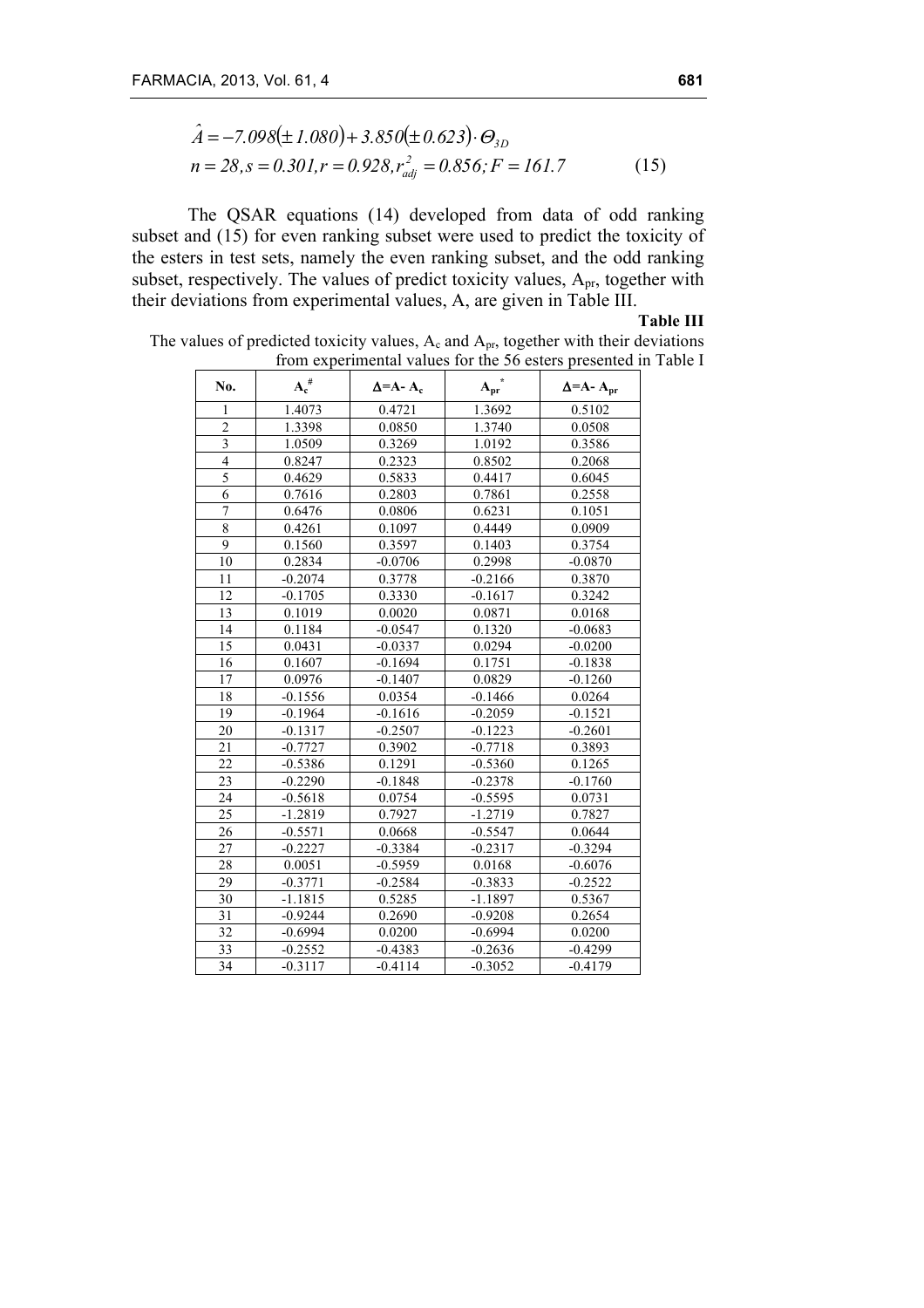| No. | $A_c^{\#}$ | $\Delta = A - A_c$ | $A_{pr}$  | $\Delta = A - A_{pr}$ |
|-----|------------|--------------------|-----------|-----------------------|
| 35  | $-0.5037$  | $-0.2789$          | $-0.5077$ | $-0.2749$             |
| 36  | $-0.5606$  | $-0.2542$          | $-0.5583$ | $-0.2565$             |
| 37  | $-0.8479$  | 0.0031             | $-0.8457$ | 0.0009                |
| 38  | $-1.5645$  | 0.7050             | $-1.5791$ | 0.7196                |
| 39  | $-0.8138$  | $-0.0653$          | $-0.8122$ | $-0.0669$             |
| 40  | $-0.8906$  | 0.0072             | $-0.8939$ | 0.0105                |
| 41  | $-0.3520$  | $-0.5373$          | $-0.3587$ | $-0.5306$             |
| 42  | $-0.8777$  | $-0.0559$          | $-0.8808$ | $-0.0528$             |
| 43  | $-0.9338$  | $-0.0112$          | $-0.9300$ | $-0.0150$             |
| 44  | $-1.2909$  | 0.2688             | $-1.3009$ | 0.2788                |
| 45  | $-0.6821$  | $-0.4829$          | $-0.6829$ | $-0.4821$             |
| 46  | $-1.3003$  | 0.1339             | $-1.3104$ | 0.1440                |
| 47  | $-0.9126$  | $-0.3256$          | $-0.9093$ | $-0.3289$             |
| 48  | $-0.9851$  | $-0.2612$          | $-0.9900$ | $-0.2563$             |
| 49  | $-0.5770$  | $-0.6939$          | $-0.5797$ | $-0.6912$             |
| 50  | $-1.3230$  | 0.0262             | $-1.3335$ | 0.0367                |
| 51  | $-0.9557$  | $-0.3524$          | $-0.9516$ | $-0.3565$             |
| 52  | $-1.1584$  | $-0.2135$          | $-1.1661$ | $-0.2058$             |
| 53  | $-2.1423$  | 0.6441             | $-2.1170$ | 0.6188                |
| 54  | $-1.0239$  | $-0.5661$          | $-1.0294$ | $-0.5606$             |
| 55  | $-1.7401$  | 0.1447             | $-1.7220$ | 0.1266                |
| 56  | $-1.3407$  | $-0.2685$          | $-1.3515$ | $-0.2577$             |

# Values calculated with Equation (13); \* Values calculated with Equations (14) for even ranking data set and (15) for odd ranking data set.

The values of the statistics associated to Equations (14) and (15) are given in Table IV.

The LoeO CV procedure used in this work can be considered a pseudorandom division because the actual values of activities, A, are scattered by measurement errors. The method has the advantage that the activity distribution of corresponding training sets and test sets are very similar, and it should allow assessing the ability of the model to interpolate [27].

### **Table IV**

Values of the statistics used to assess the predictive power of the QSAR models (14) and (15)

| <b>QSAR</b> | 9 <sub>LOO</sub> | $q_{\textit{BoOT}}$ | <b>SDEP</b> | <b>SDEC</b> | $Y - s$  | $q_{Y-s}$ |
|-------------|------------------|---------------------|-------------|-------------|----------|-----------|
| (14)        | 0.759            | 0.728               | 0.418       | 0.378       | $-0.023$ | $-0.188$  |
| (15)        | 0.837            | 0.818               | 0.314       | 0.290       | $-0.028$ | $-0.185$  |

### **Conclusions**

Baseline toxicity can be understood as a disruption of the functions of biological membranes, although the detailed mechanism remains unclear.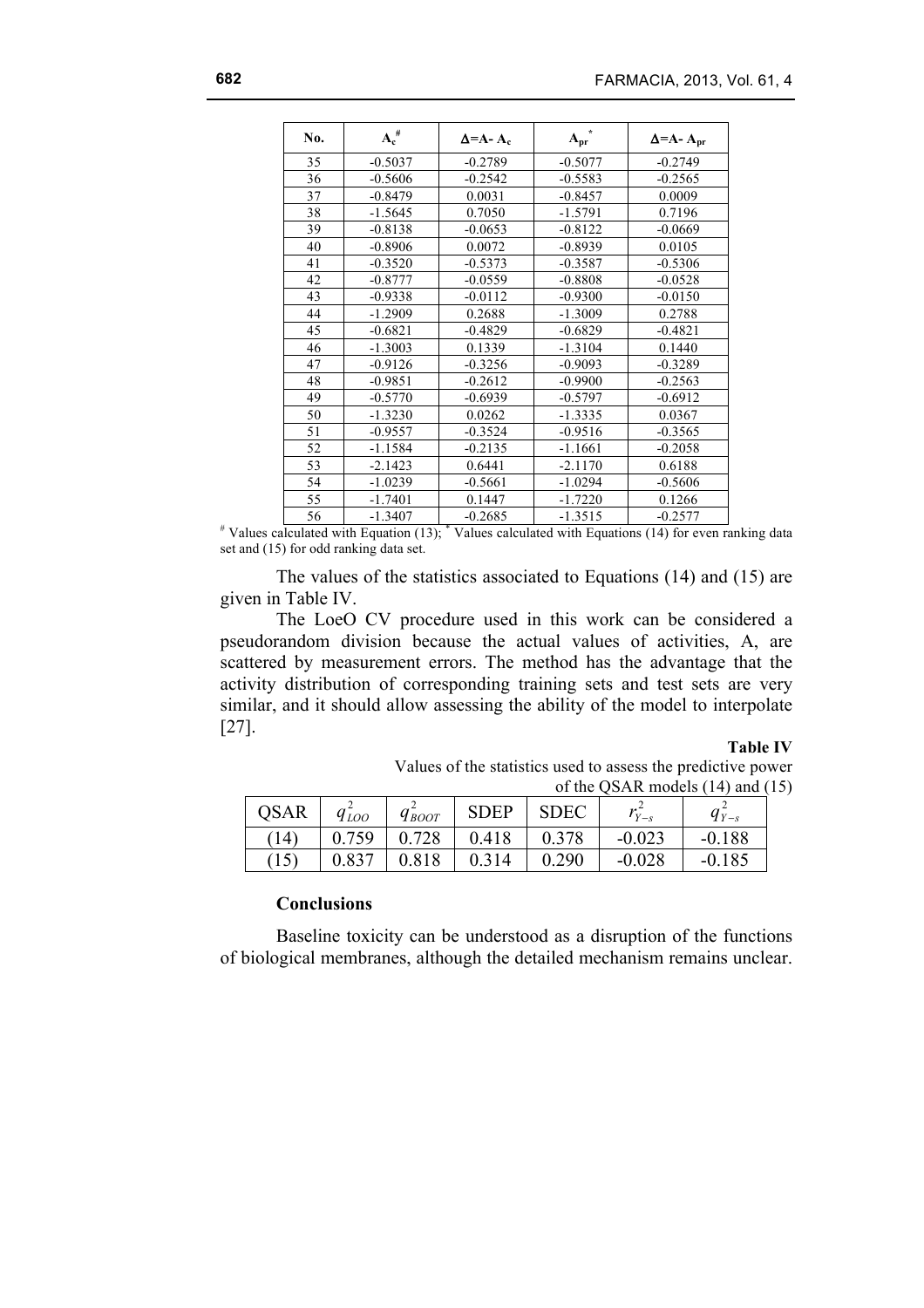The aliphatic esters act on the cellular membrane. The shape of the molecules, as measured by Θ*iD*, seems to be an important factor affecting the integrity of these membranes.

<sup>Θ</sup>*iD* are molecular shape parameters, which describe the degree of deviation of a molecule from a spherical (tetrahedral) shape. They model well the toxicity in a series of 56 aliphatic esters on *Tetrahymena pyriformis*.

The values of these ovality molecular structural parameters can be easily computed, and their physical meaning is clear. The good results correlation prove that these shape molecular descriptors are valuable tools to model the toxicity of chemical compounds.

#### **References**

- 1. Chiriac A., Ciubotariu D., Simon Z., Relaţii cantitative structură chimică activitate biologică (QSAR).Metoda MTD*.* Editura Mirton, Timişoara, 1996.
- 2. Schultz T. W., Cronin M. T. D., Walker J. D., Osman A., QSAR in toxicology: a historical perspective, *J. Mol. Struct. (Theochem)*, 2003, 622, 1-22.
- 3. Schultz T. W., Netzeva T. I., Cronin M. T. D., Selection of data sets for QSARs: Analyses of *Tetrahymena* toxicity from aromatic compounds, *SAR QSAR Environ. Res*., 2003, 14, 59- 81.
- 4. Schultz T. W., Cronin M. T. D., Netzeva T. I., The present status of QSAR in toxicology, *J. Mol. Struct. (Theochem),* 2003, 622, 23-28.
- 5. Schultz T. W., Cronin M. T. D., Netzeva T. I., Aptula A. O., Structure-Toxicity Relationships for aliphatic chemicals evaluated with *Tetrahymena pyriformis, Chem. Res. Toxicol.*, 2002, 15, 1602-1609.
- 6. Netzeva T. I., Pavan M., Worth A. C., Review of (Quantitative) Structure-Activity Relationships for acute aquatic toxicity, *QSAR Comb. Sci*., 2008, 27(1), 77-90.
- 7. http://www.vet.utk.edu/TETRaTOX/
- 8. Renner R. The Kow controversy. Doubts about the quality of basic physicochemical data for hydrophobic organic compounds could be undermining many environmental models and assessments. *Environ. Sci. Technol*. 2002, 36, 410A-413A.
- 9. Benfenati E., Gini G., Piclin, N., Roncaglioni A., Vari M. R. Predicting logP of pesticide using different software. *Chemosphere* 2003, 53, 115-1164.
- 10. Anoiaca P.G., Anoaica M.B., Amzoiu E., Giubelean L., Tătucu M., A CAMD-QSAR methodology for prospecting the potential active antihistaminic substances: class of mandelic acid esters, *Farmacia,* 2010, 4, 515-523.
- 11. http://clogP.pomona.edu/medchem/chem/clogP/index.html
- 12. Ciubotariu D., Vlaia V., Olariu T., Ciubotariu C., Medeleanu M., Ursica L., Dragos D., Molecular van der Waals Descriptors for Quantitative Treatment of Toxicological Effects, 12<sup>th</sup> Int. Workshop Quant. Struct.-Act. Relat. Environ. Toxicol. 2006, 8-12 May, Lyon, France, p. 90.
- 13. Ciubotariu D., Vlaia V., Ciubotariu C., Olariu T., Medeleanu M., Molecular Shape Descriptors: Applications to Structure – Activities Studies, in Carbon Bonding and Structures. Advances in Physics and Chemistry, M. V. Putz (Ed.), Springer, Dordrecht Heidelberg, 2011, pp. 337-378.
- 14. Vlaia V., Olariu T., Butur M., Vlaia L., Ciubotariu C., Medeleanu M., Ciubotariu D., Quantitative Structure-Activity Relationship (QSAR). V. Analysis of The Toxicity of